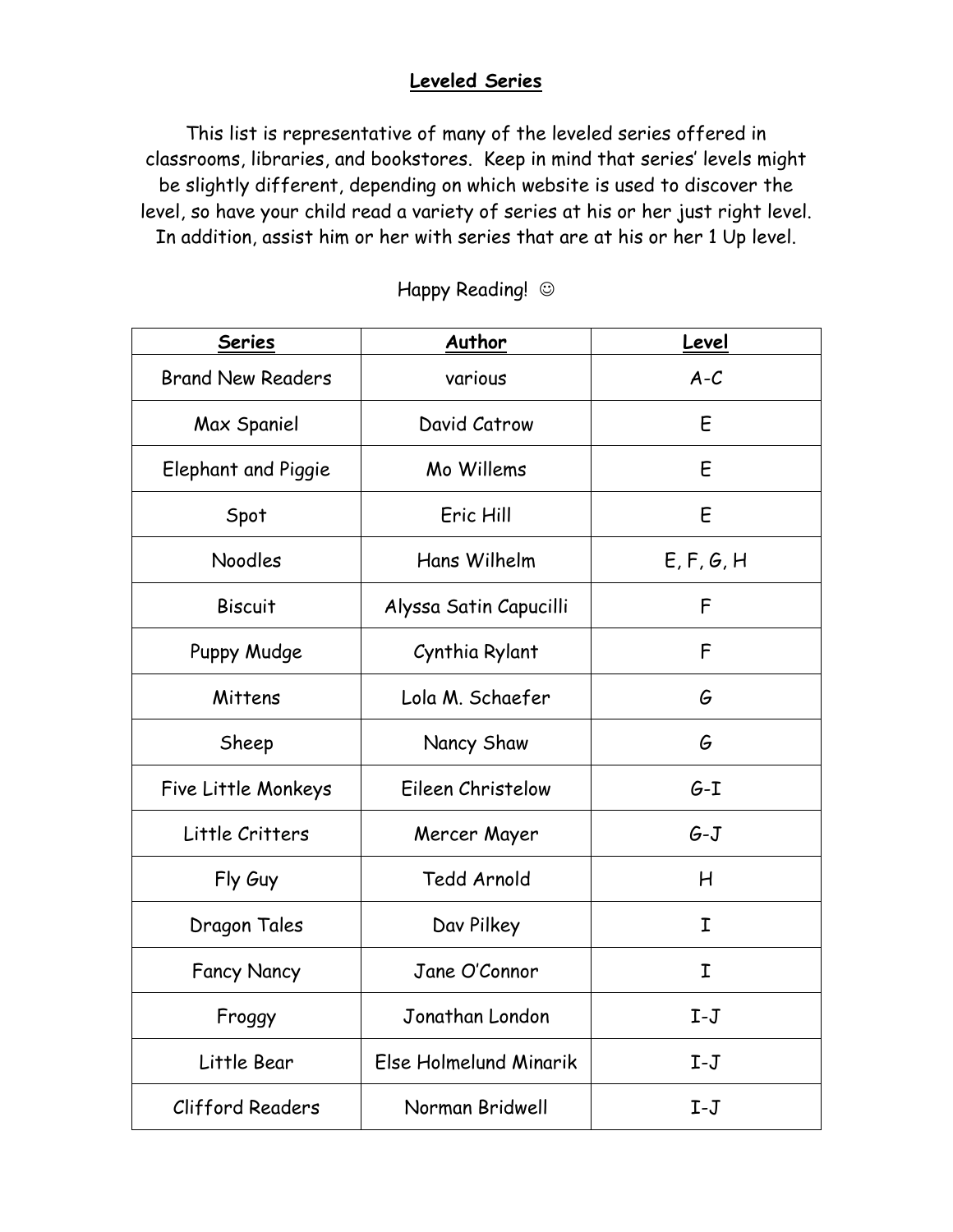| Clifford                    | Norman Bridwell     | J     |
|-----------------------------|---------------------|-------|
| the Pigeon                  | Mo Willems          | J     |
| Danny and the Dinosaur      | Syd Hoff            | J     |
| Henry and Mudge             | Cynthia Rylant      | J     |
| Annie and Snowball          | Cynthia Rylant      | J     |
| Mr. Putter and Tabby        | Cynthia Rylant      | J     |
| Poppleton                   | Cynthia Rylant      | J     |
| <b>Iris and Walter</b>      | Elissa Haden Guest  | J     |
| Curious George              | H.A. Rey            | J     |
| Young Cam Jansen            | David A. Adler      | J     |
| <b>Arthur Readers</b>       | Marc Brown          | J     |
| Cowgirl Kate and Cocoa      | Erica Silverman     | $J-K$ |
| Minnie and Moo              | Denys Cazet         | J-L   |
| Arthur                      | Marc Brown          | K     |
| <b>Flat Stanley Readers</b> | Lori Haskins Houran | K     |
| Frog and Toad               | Arnold Lobel        | K     |
| Fluffy, the Guinea Pig      | Kate McMullan       | K     |
| If you                      | Laura Numeroff      | K     |
| Franklin the Turtle         | Paulette Bourgeois  | K     |
| Corduroy                    | Don Freeman         | K     |
| Mercy Watson                | Kate DiCamillo      | K     |
| Nate the Great              | Marjorie Sharmat    | K     |
| Commander Toad              | Jane Yolen          | K     |
| High-Rise Private Eyes      | Cynthia Rylant      | K     |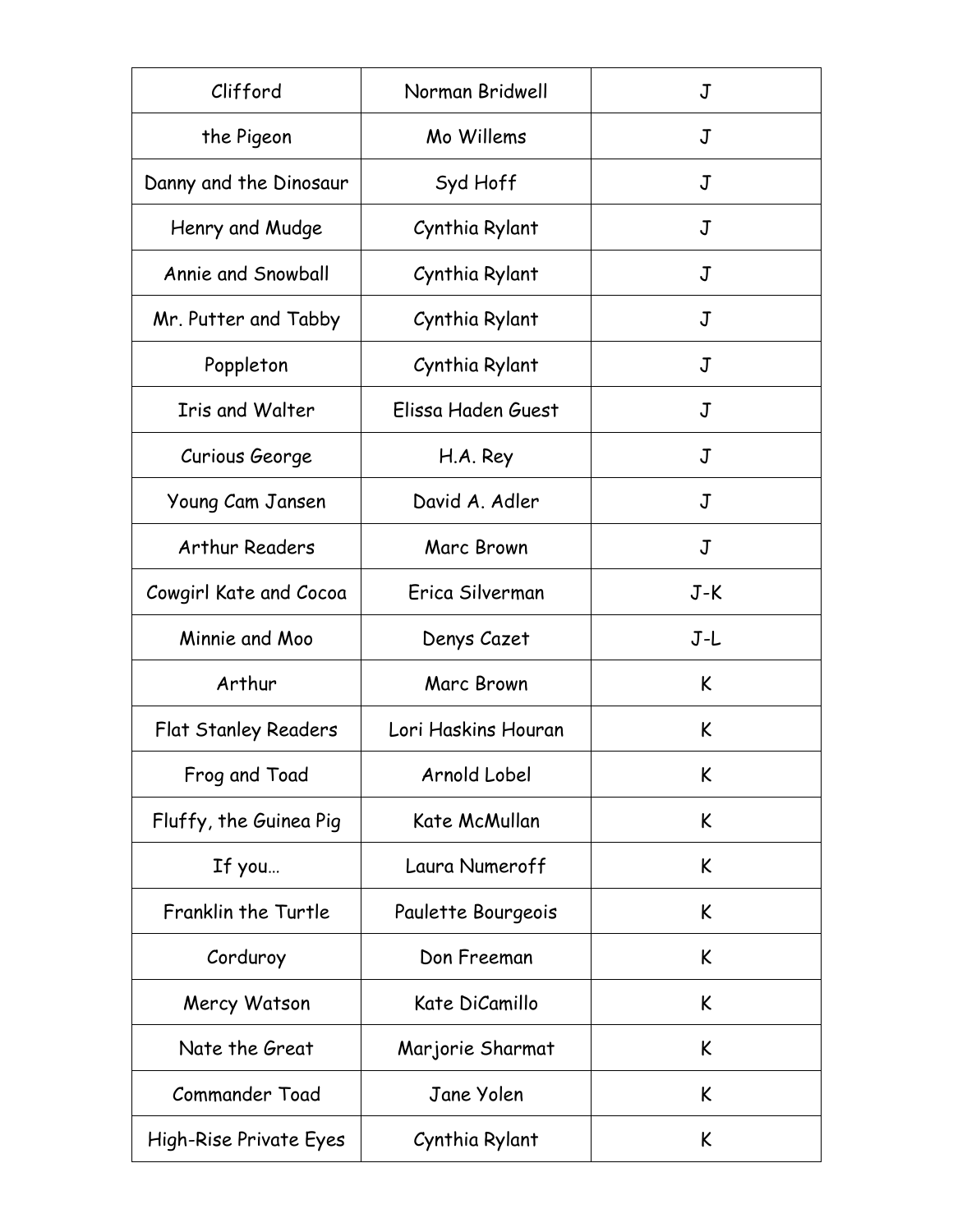| Berenstain Bear<br>Readers        | Stan and Jan<br>Berenstain | K        |
|-----------------------------------|----------------------------|----------|
| <b>Ready Freddy Readers</b>       | Abby Klein                 | K        |
| Amelia Bedelia                    | Herman Parish              |          |
| Pinky and Rex                     | <b>James Howe</b>          |          |
| Oliver and Amanda                 | Jean Van Leeuwen           |          |
| Ready Freddy                      | Abby Klein                 |          |
| Double Trouble                    | Abby Klein                 | L        |
| Olivia Sharp                      | Marjorie Sharmat           | L        |
| Horrible Harry                    | Suzy Kline                 | L        |
| Cam Jansen                        | David A. Adler             |          |
| Ricky Ricotta's Mighty<br>Robot   | Dav Pilkey                 | L        |
| My Weird School                   | Dan Gutman                 | L and up |
| My Weirder School                 | Dan Gutman                 | L and up |
| My Weirdest School                | Dan Gutman                 | L and up |
| Polk Street School                | Patricia Reilly Giff       | L and up |
| Elmer and the Dragon              | Ruth Gannett               | $L-M$    |
| from the Black Lagoon             | Mike Thaler                | M        |
| <b>Black Lagoon</b><br>Adventures | Mike Thaler                | M        |
| Little Miss and Mr. Men           | Roger Hargreaves           | M        |
| Jigsaw Jones                      | <b>James Preller</b>       | M        |
| Junie B. Jones                    | Barbara Park               | M        |
| Magic Tree House                  | Mary Pope Osborne          | M        |
| Capital Mysteries                 | Ron Roy                    | M        |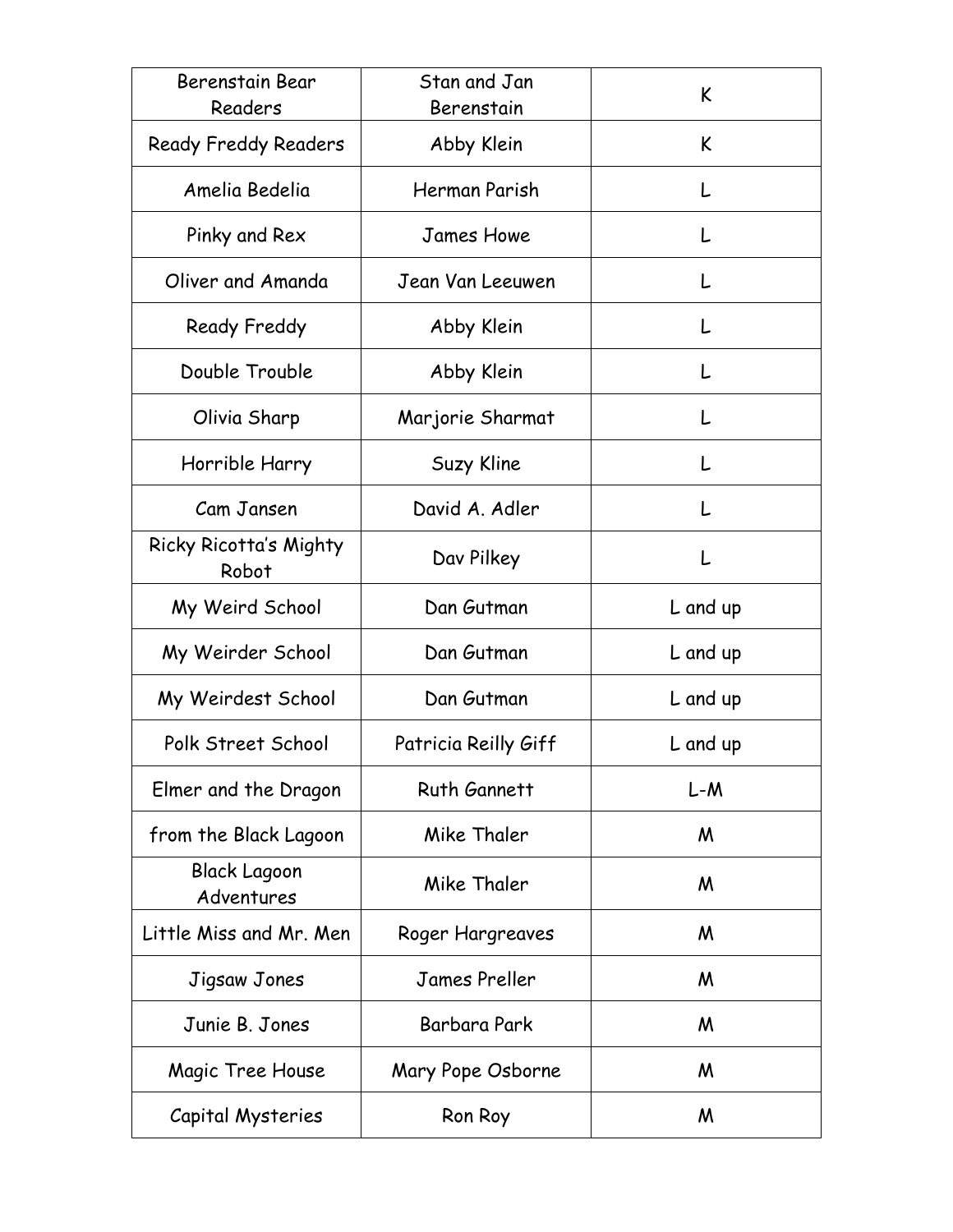| Calendar Mysteries              | Ron Roy                    | M        |
|---------------------------------|----------------------------|----------|
| <b>Frankly Frannie</b>          | AJ Stern                   | M        |
| Ivy and Bean                    | <b>Annie Barrows</b>       | M        |
| Katie Kazoo Switcheroo          | Nancy Krulik               | M        |
| Judy Moody                      | Megan McDonald             | M        |
| <b>Stink</b>                    | Megan McDonald             | M        |
| <b>Rainbow Magic</b>            | Daisy Meadows              | M        |
| Critter Club                    | Callie Barkley             | M        |
| Cobble Street Cousins           | Cynthia Rylant             | M        |
| Marvin Redpost                  | Louis Sachar               | M        |
| The Littles                     | John Peterson              | M        |
| <b>Bailey School Kids</b>       | Debbie Dadey               | $M-N$    |
| Third-Grade Detectives          | George E. Stanley          | $M-N$    |
| Flat Stanley                    | Jeff Brown                 | M and up |
| fictional sports books          | Matt Christopher           | M and up |
| <b>Berenstain Bears</b>         | Stan and Jan<br>Berenstain | M and up |
| <b>Puppy Place</b>              | Ellen Miles                | M and up |
| Kitty Corner                    | Ellen Miles                | M and up |
| Julian and Huey                 | Ann Cameron                | N        |
| A to Z Mysteries                | Ron Roy                    | N        |
| Nancy Drew and the<br>Clue Crew | Carolyne Keene             | N        |
| Hardy Boys: Secret<br>Files     | Franklin W. Dixon          | N        |
| Herbie Jones                    | Suzy Kline                 | N        |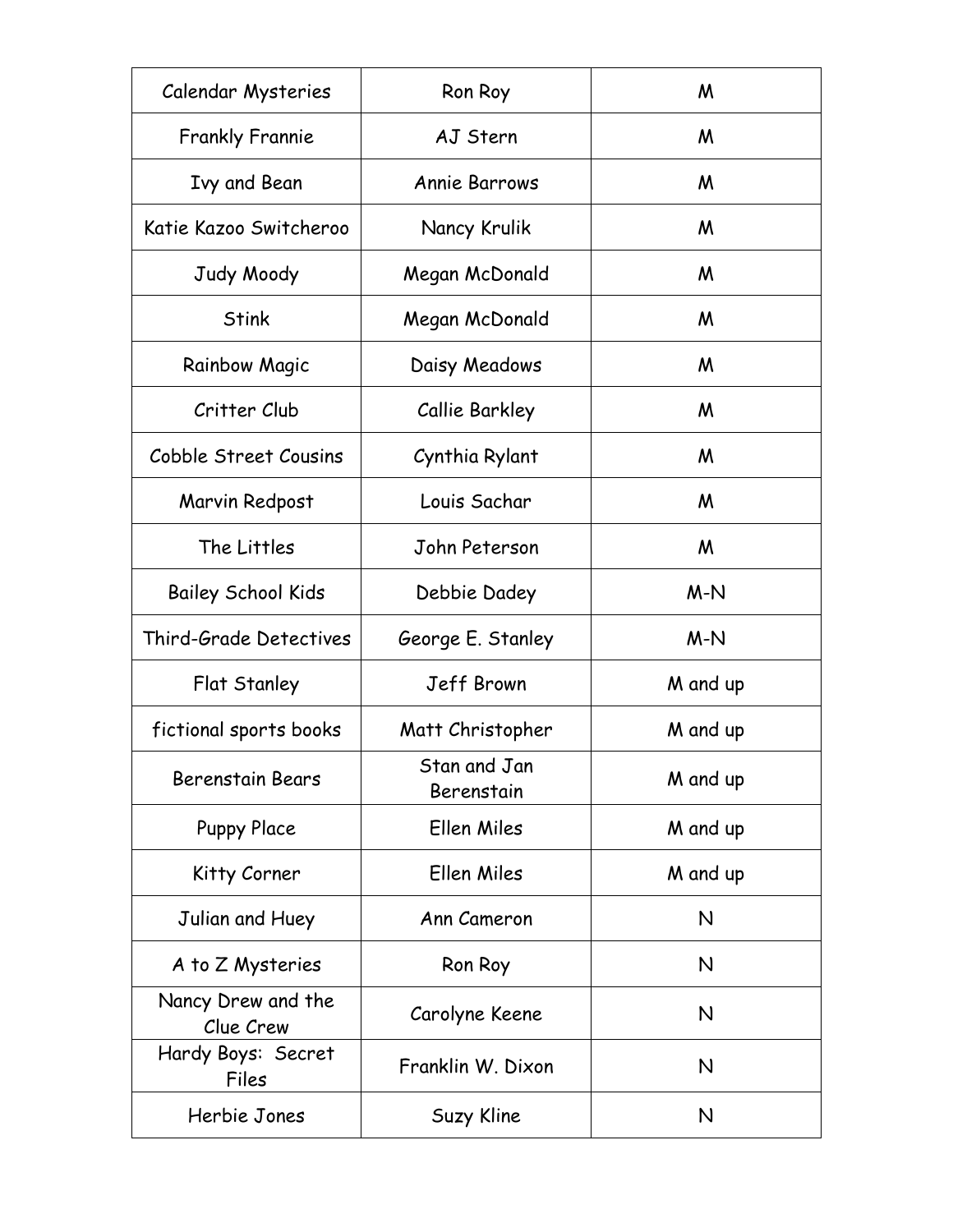| Zack Files                        | Dan Greenburg               | N        |
|-----------------------------------|-----------------------------|----------|
| Ruby and the Booker<br>Boys       | Derrick Barnes              | N        |
| Piper Reed                        | Kimberly Willis Holt        | N        |
| Secrets of Droon                  | Tony Abbott                 | N        |
| Amber Brown                       | Paula Danziger              | $N-O$    |
| books by Roald Dahl               | <b>Roald Dahl</b>           | N and up |
| Ramona                            | Beverly Cleary              | O        |
| Henry Huggins                     | Beverly Cleary              | O        |
| Ralph S. Mouse                    | Beverly Cleary              | O        |
| Freddy, Golden Hamster<br>Saga    | Dietlof Reiche              | O        |
| Boxcar Children                   | Gertrude Chandler<br>Warner | O        |
| Jake Drake                        | <b>Andrew Clements</b>      | O        |
| Baby-Sitters Club                 | Ann M. Martin               | O        |
| Mrs. Piggle-Wiggle                | Betty MacDonald             | O        |
| Pippi Longstocking                | Astrid Lindgren             | O        |
| Clementine                        | Sara Pennypacker            | $O-R$    |
| Encyclopedia Brown                | Donald J. Sobol             | P        |
| Time Warp Trio                    | Jon Scieszka                | P        |
| Dragon Slayers'<br>Academy        | Kate McMullan               | P        |
| Geronimo Stilton                  | Geronimo Stilton            | P        |
| Bunnicula                         | James Howe                  | $P-Q$    |
| Franny K. Stein                   | Jim Benton                  | $P-Q$    |
| Magic School Bus<br>chapter books | various                     | $P-Q$    |